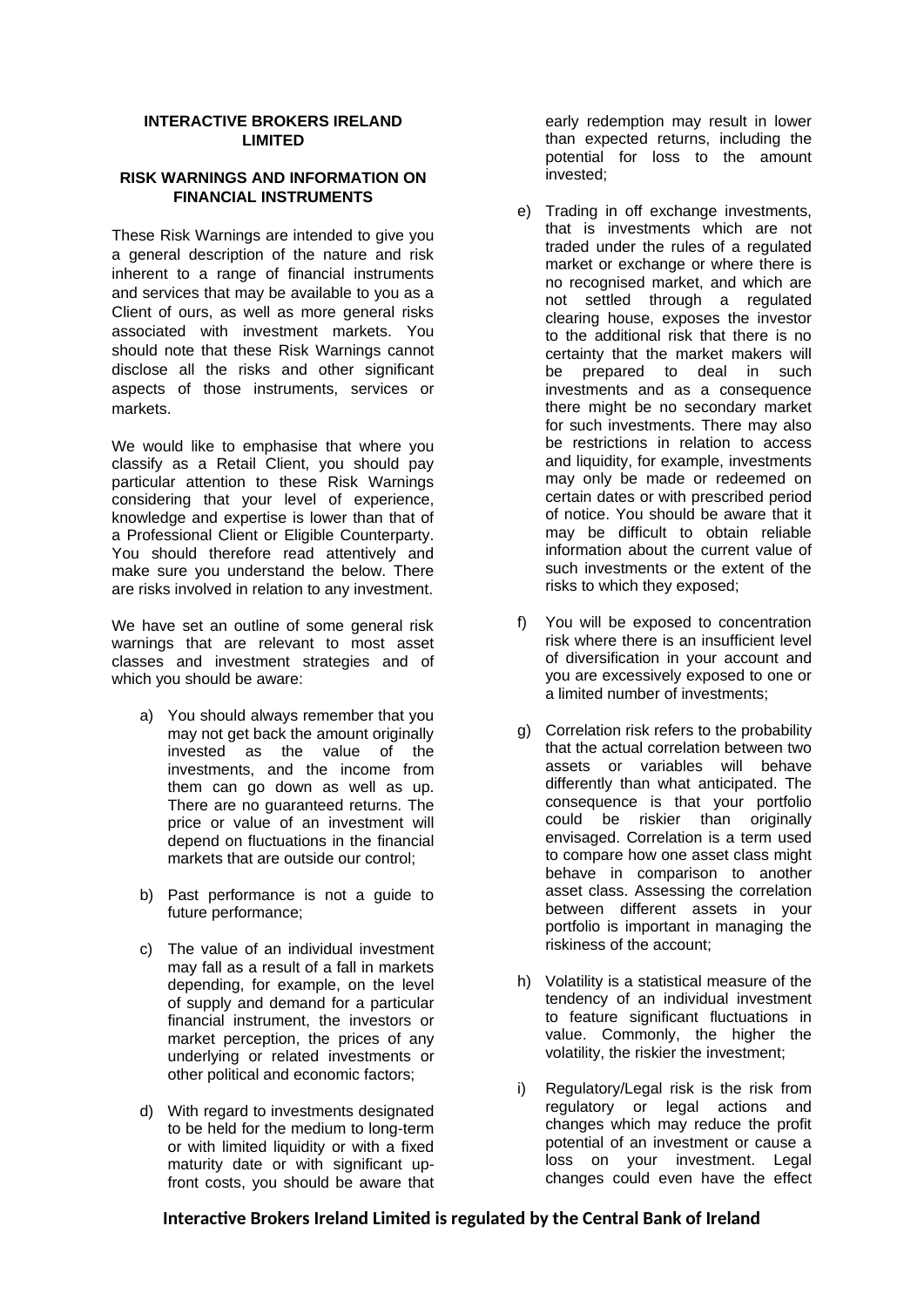that a previously acceptable investment becomes illegal or if affects the tax treatment of your investment may impact its profitability. Such risk is unpredictable and may depend on various political, economic and other factors;

j) Operational risk, such as breakdowns or malfunctioning of essential systems and controls, including IT systems, can impact the ability of closing your investments or otherwise transact.

In addition to the above, there are three types of generic risks that you should review and understand before dealing in financial instruments. The Risk Types are generically referred to below as Market Risk, Liquidity Risk and Credit and Default Risk

#### **1. Market Risks**

a) Interest Rate Risk

Interest rate sensitivity means that prices change relative to current and future interests rate expectations. For example, if interest rates are expected to rise the price of a fixed rate bond may fall and consequently a sale of the bond at such time crystallise a loss. Conversely, a fall in interest rates may result in the increase in value of a fixed rate bond. Interest rate changes may also directly or indirectly impact the value of other financial instruments that do not provide for a return on a fixed rate basis.

b) Inflation Risk

The risk that the rate of price increases in the economy deteriorates the returns associated with an investment. The real value (the value adjusted for the impact of inflation) of an investment will fall as a result of the rate of inflation exceeding the rate of return of the investment. This risk has the greatest effect on fixed-rate inflation-linked bonds, which have a set interest rate from inception. For example, if an investor purchases a 4% fixed bond and the inflation rises to 8% a year, the bondholder will lose money on the investment because the purchasing power of the proceeds has been greatly diminished.

c) Exchange Rates Risk

Exchange rate changes may cause the value of investments to rise or fall relative to the base currency, any movement in currency exchange rates may have a favourable or an unfavourable impact on the profit or loss of the investment.

d) Emerging Markets Risk

Emerging Markets generally have limited transparency, liquidity, efficiency and regulations compared to developed markets, the reaction of the local financial markets to news and other geo-political events may result in a more extreme variation in prices of emerging market instruments compared to developed markets.

#### **2. Liquidity Risk**

Liquidity risk is the inability to buy or sell an investment at the desired time, or to transact in an instrument at all. When a delay occurs, such delay may affect the price at which such asset can actually be bought or sold. Also, instruments that are illiquid or that trade in lower volumes may be more difficult to value or to obtain reliable information about their value.

Liquidity risk is linked to a variety of factors such as:

- The particular terms and conditions of an instrument;
- The fact that the instrument is not publicly traded or listed on an exchange;
- Adversely perceived market developments;
- The fact that the ownership of an investment is highly concentrated in one or small number of investors;
- A reduced number of financial institutions operating as market maker in the relevant financial instruments. For example, in the case of securitised derivatives (such as structured products), the only market maker might be the issuer itself (or an affiliated entity), who might provide a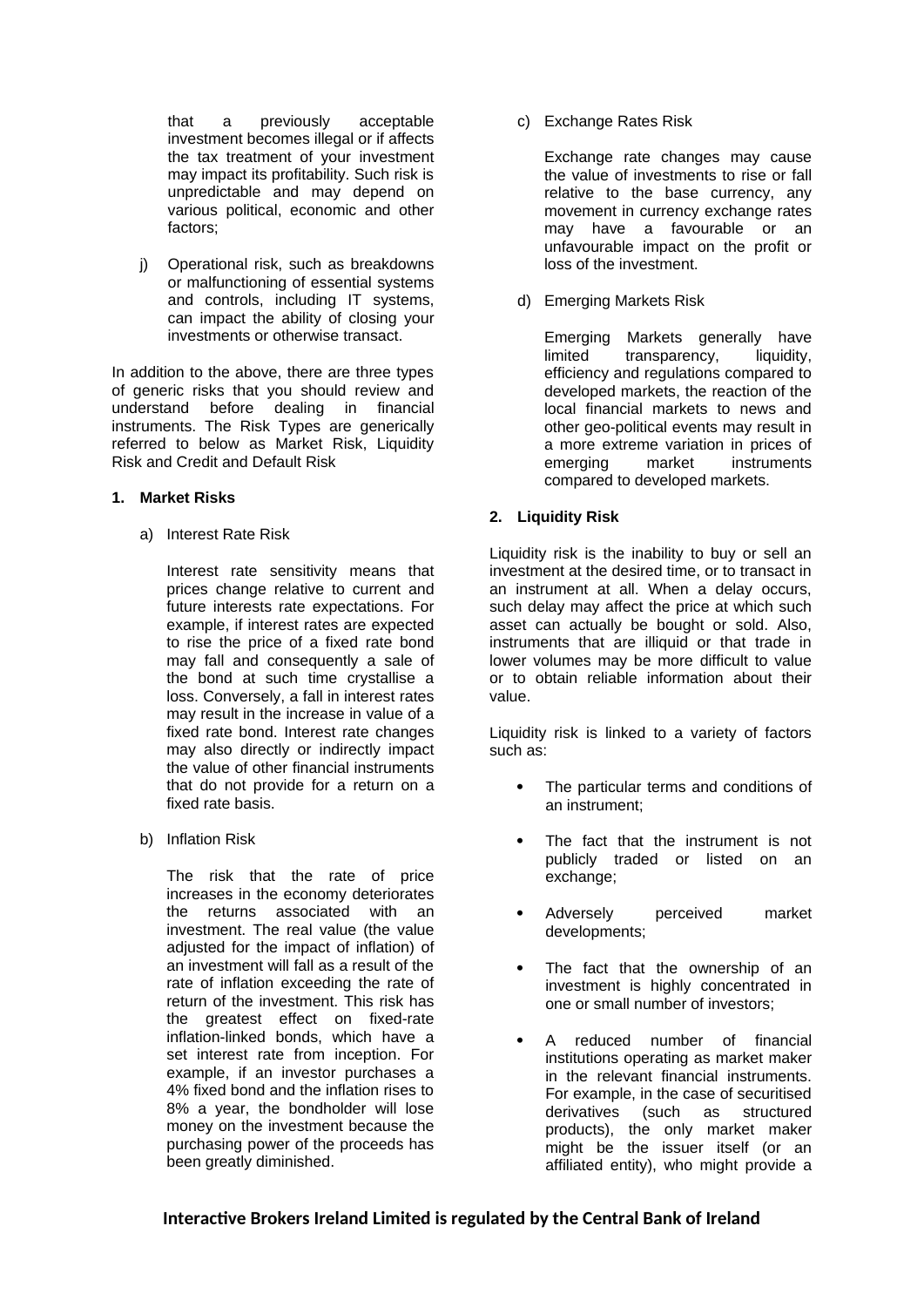limited undertaking to act as market maker;

 The fact that market participants may attempt to sell holdings at the same time as the investor, and there may be insufficient liquidity to accommodate these sales.

These factors may exist at the time of investment or may arise subsequently.

## **3. Credit and Default Risks**

Counterparty or credit risk arises if a party connected to a transaction is unable to meet its obligations. In certain circumstances these risks may mean that you will not get back the sum invested, or the return anticipated from such transaction.

a) Insolvency Risk

Our insolvency or default, or that of other parties involved with your transaction, may result to positions being liquidated without your consent. In certain circumstances, you may not get back the actual assets which you posted as collateral and you may have to accept any available payments in cash.

b) Bail-in Risk

This is the risk that the financial instruments of certain issuers, including banking institutions, investment firms and certain banking group companies, may be subject to action taken by governmental, banking and/or other regulatory authorities, for example to address banking crises pre-emptively, whether or not the express terms of a financial instrument anticipate such action. The relevant authorities may have broad discretion on the action they may take, and their powers may be extended in response to particular events.

Examples of the action they may be able to take could include the following:

- The reduction, including to zero, of the principal of the bonds/debentures of such issuers;
- The conversion of such bonds/debentures into equities or other instruments of ownership (resulting in the dilution of ownership interests of existing shareholders);
- The variation of the terms, including with respect to maturity and/or the payment of interest, of such bonds/debentures; and shareholders being divested of their shares.
- c) Financial Instruments and investments

Set out below is an outline of the risks associated with certain types of financial instruments.

### **4. Shares and other equity-like instruments**

a) Equities or shares

Equities or shares represent shareholder's rights and interests in a company. One share represents a fraction of a company's share capital and a shareholder may benefit from an increase in the value of the share, although this is not guaranteed. Shareholders may also qualify for dividend payments, but these are paid only at the discretion of the company's management. A shareholder has no right to return of capital and the shares could become valueless in the event of insolvency of the company.

A shareholder's return from investing in the equity will depend to a large extent on the market price of the equities at the time of the sale. The market price of an equity is determined by a number of factors that affect the supply and demand for that equity, including, but not limited to:

- fundamentals about the company: such as profitability of the company and strength of the company's management;
- domestic and international factors: such as the exposure of the company to international events or market factors;
- sector specific factors: such as the economic cycle of a specific industry and changes in the prices of commodities or in consumers' demands.

Shares in smaller companies may carry an extra risk of losing money as there can be a big difference between the buying price and the selling price of these securities. If shares in smaller companies have to be sold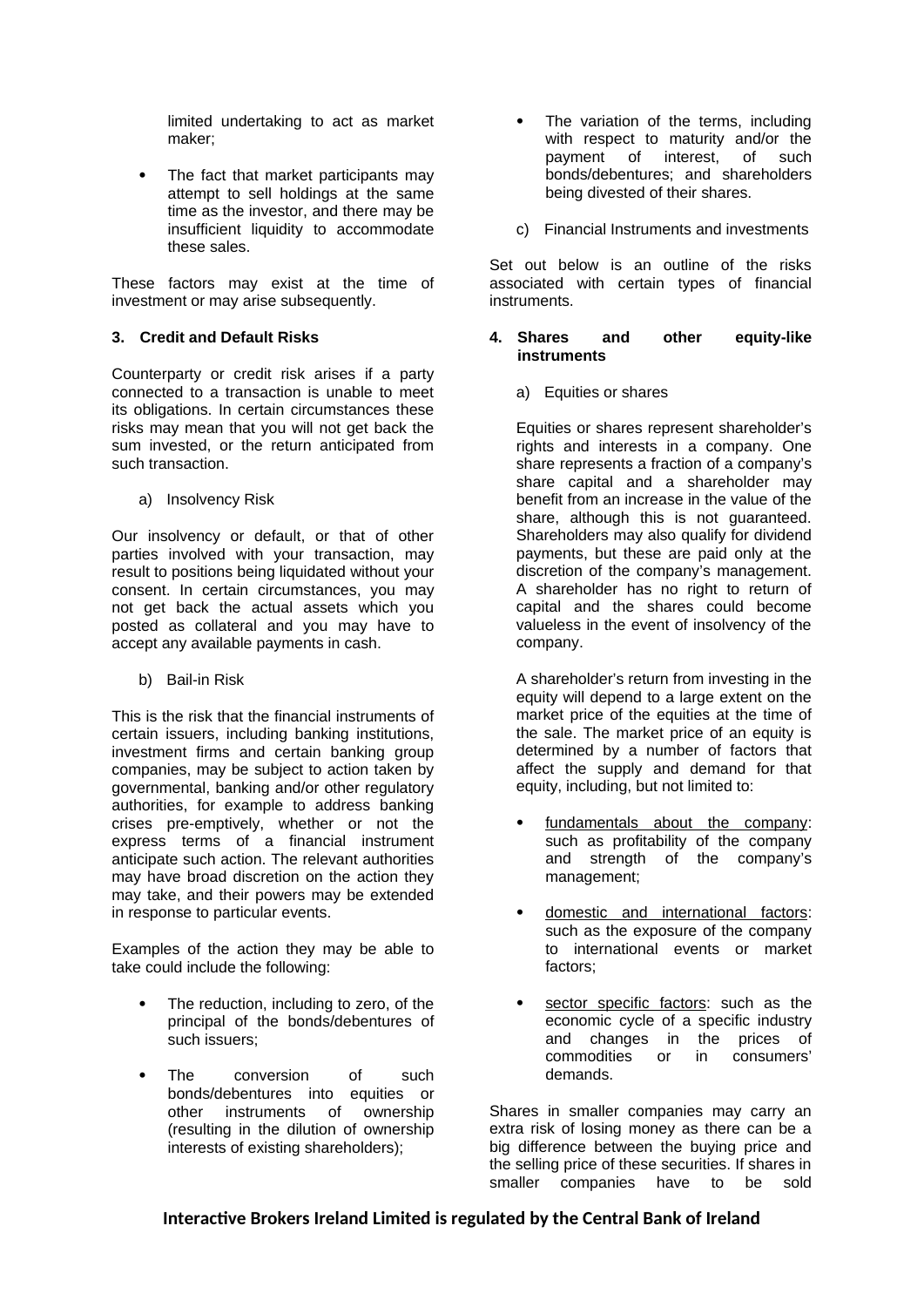immediately, you may get back much less than you paid for them. The price may change quickly, and it may go down as well as up.

Shares are generally a fairly volatile asset class – their value tends to fluctuate more than other financial instruments such as bonds. Holding shares is high risk – if you put your money into one company and that company becomes insolvent then you will probably lose most, if not all, of your money.

b) Penny Shares

There is an extra risk of losing money when shares are bought in some smaller companies or in companies of which the shares are traded at very low prices compared to their nominal value, such as "penny shares". There may be a (relatively) big difference between the buying price and the selling price of these shares. If they have to be sold immediately, you may get back much less than you paid for them.

## **5. Warrants**

A warrant is a time-limited right to subscribe for shares, debentures, loan stock or government securities, and is exercisable against the original issuer of the securities. A relatively small movement in the price of the underlying security results in a disproportionately large movement, unfavourable or favourable, in the price of the warrant. The prices of warrants can therefore be volatile. It is essential for anyone who is considering purchasing warrants to understand that the right to subscribe which a warrant confers is invariably limited in time with the consequence that if the investor fails to exercise his right within the predetermined time-scale then the investment becomes worthless. You should not buy a warrant unless you are prepared to sustain a total loss of the money you have invested plus any commission or other transaction charges. Some other instruments are also called warrants but are actually options (for example, a right to acquire securities which is exercisable against someone other than the original issuer of the securities, often called a "covered warrant").

## **6. Money-market instruments**

Money-market instruments are collective investment schemes which invest money in cash or cash equivalents, such as short term loans to the government that pay a fixed rate of interest. The loan is for a period, generally

no longer than six months, but occasionally up to one year, in which the lender takes a deposit from the money markets in order to lend (or advance) it to the borrower. Unlike in an overdraft, the borrower must specify the exact amount and the period for which he wishes to borrow.

## **7. Fixed interest or bonds**

Fixed interest, bonds or debt securities are payment obligation of a party, usually referred to as the issuer. Bonds have a nominal value, which is the amount that, subject to Credit and Default Risk, will be return to the bondholder when the securities mature at the end of the investment period. The nominal value of a bond is distinct from its price or market value. Bonds can be bought or sold in the market (like shares) and their price can vary from day to day. A rise or fall in the market price of a bond does not affect, subject to Credit and Default Risk, what you would get back if you hold the bond until it matures.

While the price of a bond is subject to market's fluctuations, when close to maturity the market price tends to reflect the bond's nominal value. The factors which are likely to have a major impact on the value of a bond are the perceived financial position of the issuer and changes to market interest rate expectations.

For some bonds there may be a restricted market and it may be more difficult to deal in them or obtain reliable information about their value (and it might be more difficult to establish a proper market in them for the purposes of making a subsequent sale).

The risk associated with investing in bonds include, but are not limited to:

- Interest Rate Risk;
- Inflation Risk;
- Credit and Default Risk.

If an issuer is in financial difficulty, there is an increased risk that they may default on their repayment obligations. In this event, little or no capital may be recovered, and any amounts repaid may take a significant amount of time to obtain.

## **8. Commodities**

Commodity based investments, whether made by investing directly in physical commodities,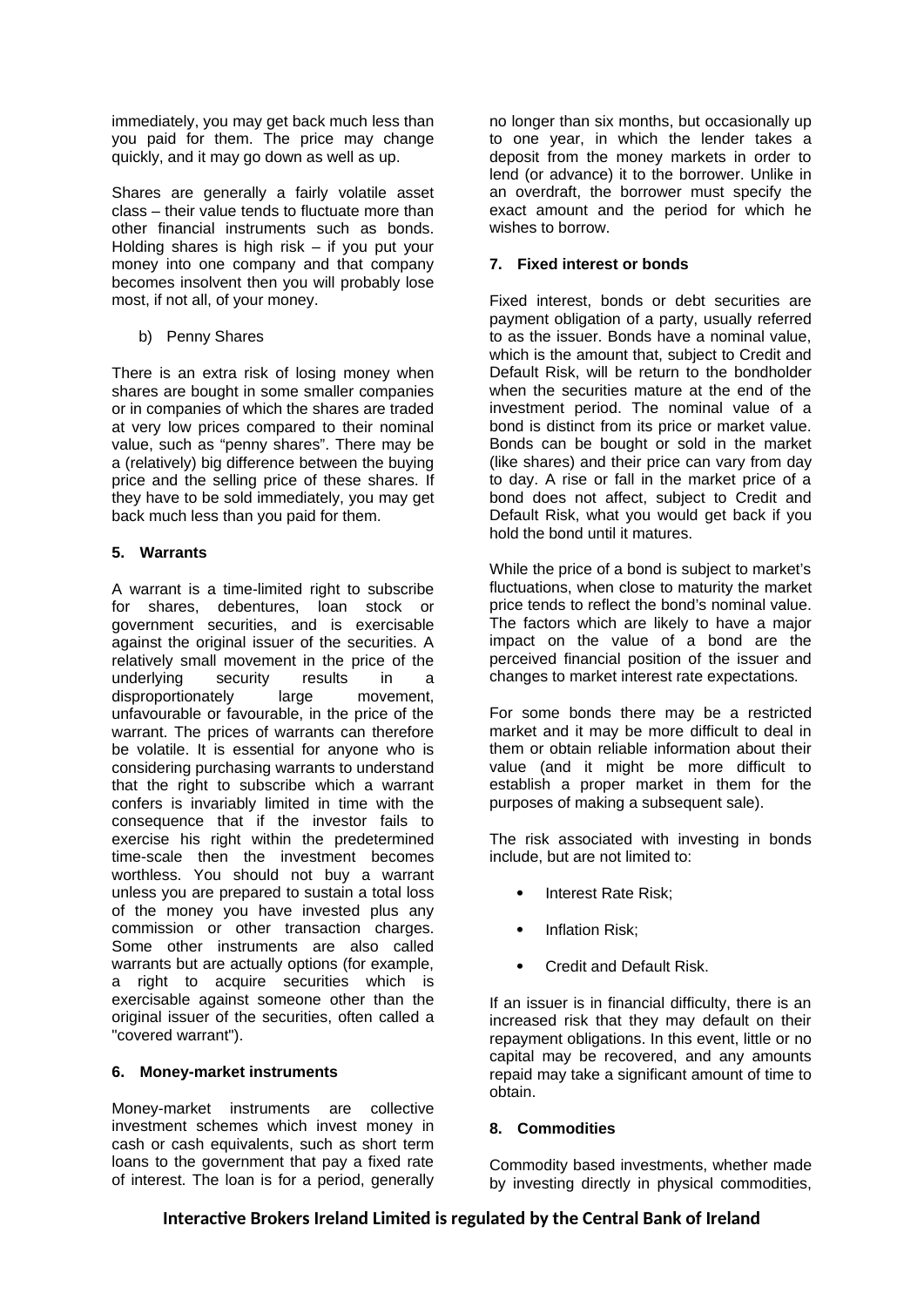for example gold, or by investing in companies whose business is substantially concerned with commodities or through commodity linked products, may be impacted by a variety of political, economic, environmental and seasonal factors. These relate to real world issues that impact either on demand or on the available supply of the commodity in question. Other factors that can materially affect the price of commodities include regulatory changes, and movement in interest rates and exchange rates. Their value can fall as well as rise, and in some cases an investment in commodity linked products might result in the delivery of the underlying.

## **9. Mutual Funds**

A mutual fund is a scheme under which assets are held on a pooled basis on behalf of a number of investors. It may be structured in a number of ways, for example, in the form of a company, partnership or trust. The level of risk of investing in a mutual fund depends on the underlying investments in which the scheme is invested and how well diversified it is. Investments may typically include bonds and exchange traded equities but depending on the type of scheme may include derivatives, real estates or riskier assets. There are risks relating to the assets held by the scheme and investors should check and understand the type of assets included in the pool and the scheme's investment strategy.

## **10. Exchange Traded Funds (ETFs) and Exchange Traded Products (ETPs)**

ETFs and ETPs are investment funds and other securities that are traded like shares and which invest in a diversified pool of assets such as shares, bonds or commodities. In general, they track the performance of a benchmark or financial index and the value of the investment will fluctuate accordingly. Some ETFs and ETPs employ complex techniques or hold riskier assets to achieve their objectives, for more details please review carefully the "*Risk Disclosure For Trading Leveraged, Inverse And Volatility-Based Exchange Traded Products*".

### **11. Structured products**

Structured products are the generic name for products which provide economic exposure to a wide range of underlying asset classes. The level of income and/or capital growth derived from a structured product is usually linked to the performance of the relevant underlying

assets. Structured products are generally issued by financial instructions and therefore the products are subject to the credit risk of the issuer. If the issuer is unable to repay sums due under the terms of the product, this may affect the returns under the structured product and result in a total loss of the initial investment. Before you make a decision to invest in a structured product you should review the "*Risk Disclosure Statement for Trading Structured Products (including warrants) with Interactive Brokers*".

### **12. Derivatives, including futures, options and contracts for differences**

a) Derivatives generally

Derivatives are financial instruments whose prices are derived from an underlying asset. Examples of derivatives include futures, options and Contracts for Differences. Transactions in derivative instruments involve a higher risk than a direct investment in the underlying asset. As the derivatives' value is dependent on the future value of underlying assets, a movement in the value of the underlying assets may result in an amplified change in the value of the derivative.

b) Futures

Transactions in futures involve the obligation to make, or to take, delivery of the underlying asset of the contract at a future date, or in some cases to settle the position with cash. They carry a high degree of risk. The "gearing" or "leverage" often obtainable in futures trading means that a small deposit or down payment can lead to large losses as well as gains. It also means that a relatively small movement can lead to a proportionately much larger movement in the value of your investment, and this can work against you as well as for you. Futures transactions have a contingent liability, and you should be aware of the implications of this, in particular the margining requirements.

c) Options

There are many different types of options with different characteristics subject to the following condition. Buying options: Buying options involves less risk than selling options because, if the price of the underlying asset moves against you, you can simply allow the option to lapse. The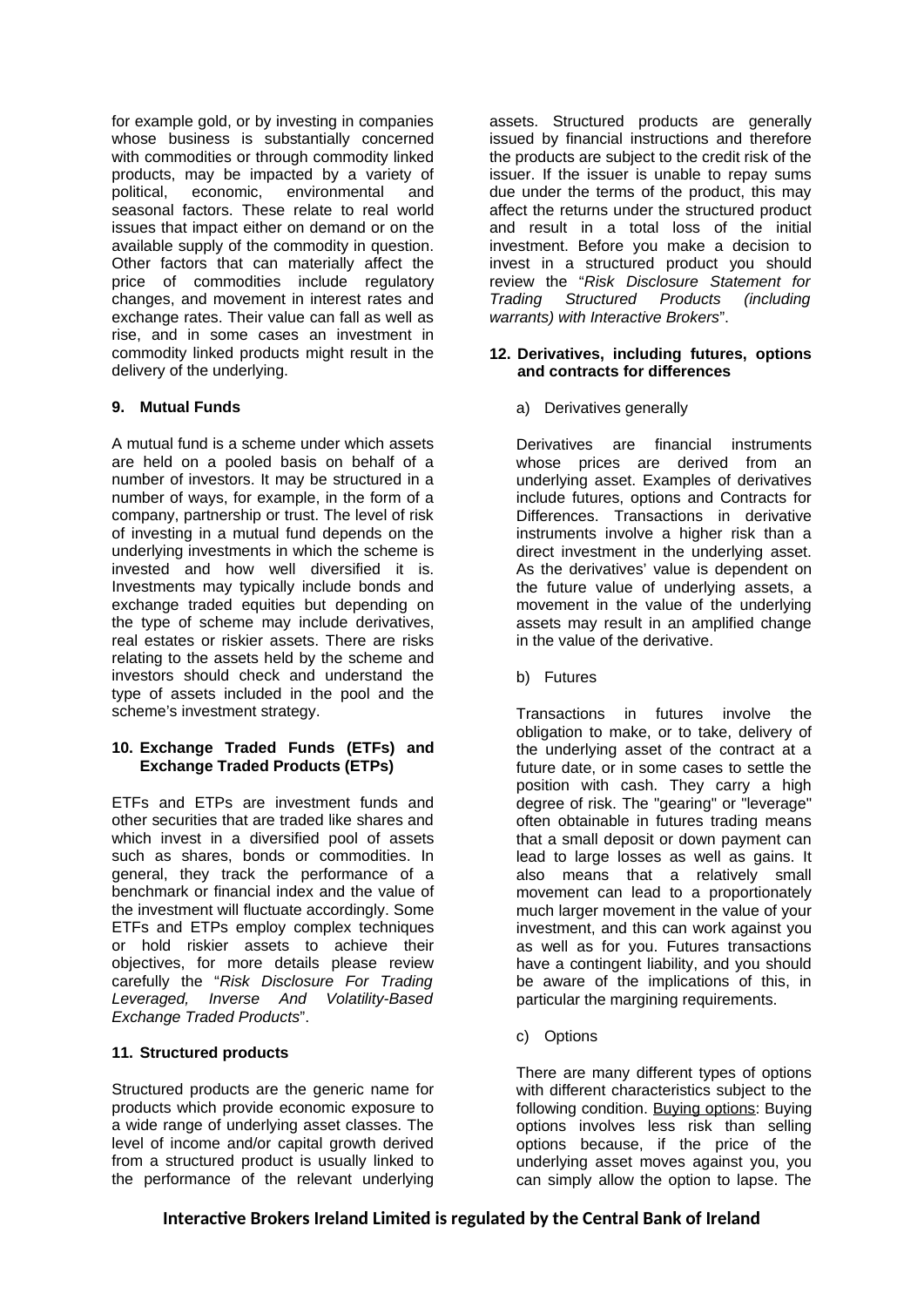maximum loss is limited to the premium, plus any commission or other transaction charges. However, if you buy a call option on a futures contract and you later exercise the option, you will acquire the futures. This will expose you to the risks described under "futures" and "contingent liability investment transactions."

Writing options: If you write an option, the risk involved is considerably greater than buying options. You may be liable for margin to maintain your position and a loss may be sustained well in excess of the premium received. By writing an option, you accept a legal obligation to purchase or sell the underlying asset if the option is exercised against you, however far the market price has moved away from the exercise price. If you already own the underlying asset which you have contracted to sell (when the options will be known as "covered call options") the risk is reduced. If you do not own the underlying asset ("uncovered call options") the risk can be unlimited. Only experienced persons should contemplate writing uncovered options, and then only after securing full details of the applicable conditions and potential risk exposure.

Traditional options: Certain London Stock Exchange member firms under special exchange rules write a particular type of option called a "traditional option." These may involve greater risk than other options. Two-way prices are not usually quoted and there is no exchange market on which to close out an open position or to effect an equal and opposite transaction to reverse an open position. It may be difficult to assess its value or for the seller of such an option to manage his exposure to risk.

Certain options markets operate on a margined basis, under which buyers do not pay the full premium on their option at the time they purchase it. In this situation you may subsequently be called upon to pay margin on the option up to the level of your premium. If you fail to do so as required, your position may be closed or liquidated in the same way as a futures position.

### d) Contracts for Differences

Futures and options contracts can also be referred to as contracts for differences. These can be options and futures on an index, as well as currency and interest rate swaps. However, unlike other futures and options, these contracts can only be settled in cash. Investing in a contract for differences carries the same risks as investing in a future or an option. Transactions in contracts for differences may also have a contingent liability.

### **13. Risks relevant to certain types of transactions and arrangements**

## a) Off-Exchange transactions

Transactions that are conducted offexchange ("OTC Transactions") may involve greater risk than dealing in exchange traded instruments because there is no exchange market through which to liquidate your position, or to assess the value of the instruments or the exposure to the risk.

OTC Transactions carry a higher settlement risk.

Settlement risk is the risk that the counterparty does not deliver the security (or equivalent assets) as required under the agreed terms. This results in one party to the transaction not receiving the securities or assets they are entitled to. This risk increases where it is not possible to exercise netting where the amounts delivered by each party will partially or completely cancel each other out.

Liquidity Risk as described above is higher in OTC Transactions. There is no exchange market through which to liquidate your position, or to assess the value of the OTC Transaction or the exposure to risk. Bid and offer prices need not be quoted, and even where they are, they will be established by dealers in these instruments and consequently it may be difficult to establish what is a fair price.

b) Off-exchange transactions in derivatives

It may not always be apparent whether or not a particular derivative is arranged on exchange or in an off-exchange derivative transaction. While some off-exchange markets are highly liquid, transactions in off-exchange or "non-transferable" derivatives may involve greater risk than investing in on-exchange derivatives because there is no exchange market on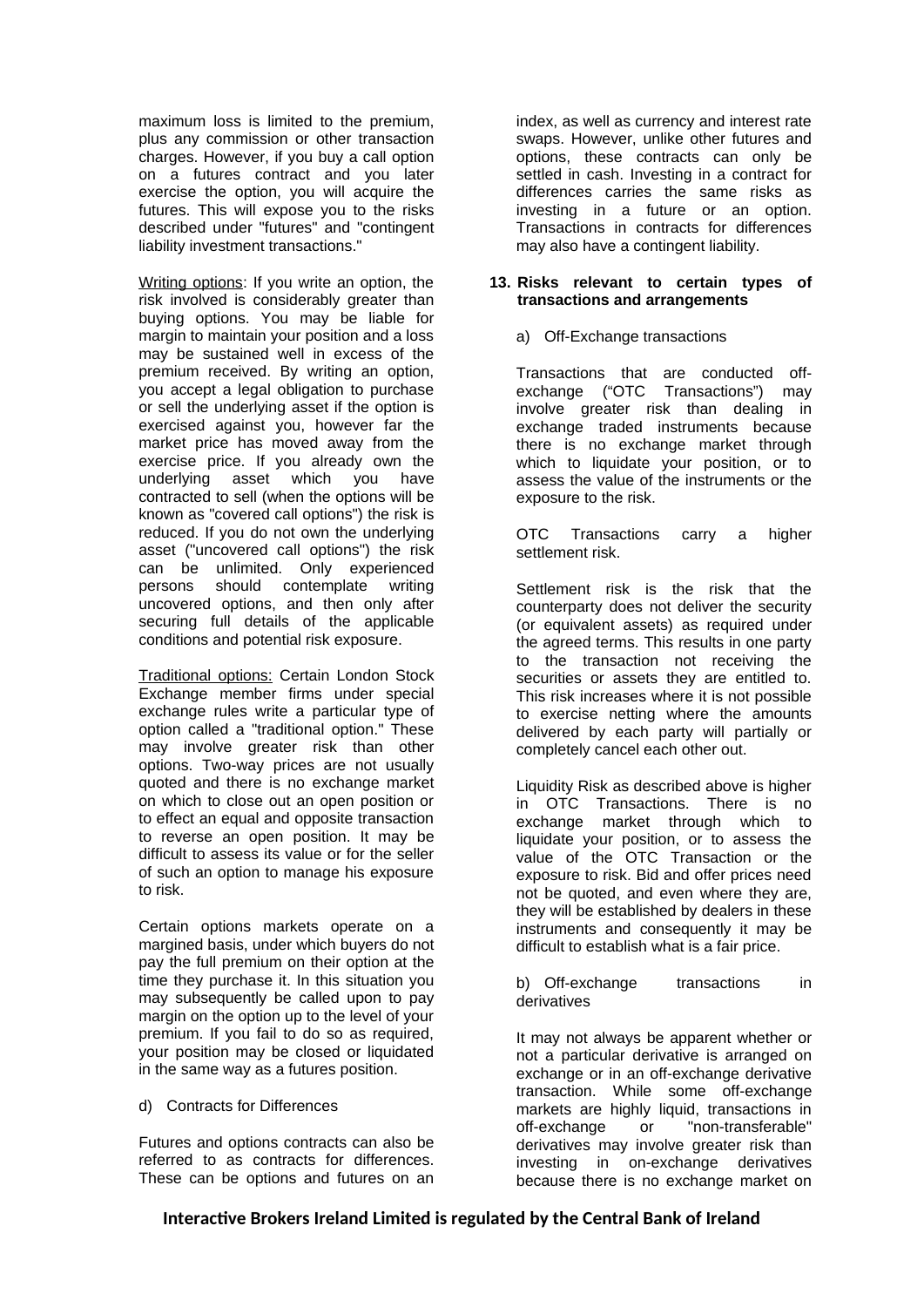which to close out an open position. It may be impossible to liquidate an existing position, to assess the value of the position arising from an off-exchange transaction or to assess the exposure to risk. Bid prices and offer prices need not be quoted, and, even where they are, they will be<br>established by dealers in these established by dealers in these instruments and consequently it may be difficult to establish what is a fair price.

### c) Foreign markets

Foreign markets will involve different risks from the EU markets. In some cases, the risks will be greater. The potential for profit or loss from transactions on foreign markets or in foreign denominated contracts will be affected by fluctuations in foreign exchange rates.

### d) Commissions

Before you begin to trade, you should obtain details of all commissions and other charges for which you will be liable. If any charges are not expressed in money terms (but, for example, as a percentage of contract value), you should obtain a clear and written explanation, including appropriate examples, to establish what such charges are likely to mean in specific money terms. In the case of futures, when commission is charged as a percentage, it will normally be as a percentage of the total contract value, and not simply as a percentage of your initial payment.

e) Collateral

If you deposit collateral as security with us, the way in which it will be treated will vary according to the type of transaction and where it is traded. There could be significant differences in the treatment of your collateral, depending on whether you are trading on a recognised or designated investment exchange, with the rules of that exchange (and the associated clearing house) applying or trading off-exchange. Deposited collateral may lose its identity as your property once dealings on your behalf are undertaken. Even if your dealings should ultimately prove profitable, you may not get back the same assets which you deposited and may have to accept payment in cash.

f) Contingent liability investment transactions.

Contingent liability investment transactions, which are margined, require you to make a series of payments against the purchase price, instead of paying the whole purchase price immediately. If you trade in futures contracts for differences or sell options, you may sustain a total loss of the margin you deposit with us to establish or maintain a position. If the market moves against you, you may be called upon to pay substantial additional margin at short notice to maintain the position. If you fail to do so within the time required, your position may be liquidated at a loss and you will be responsible for the resulting deficit. Even if a transaction is not margined, it may still carry an obligation to make further payments in certain circumstances over and above any amount paid when you entered the contract.

g) Gearing or leverage

Gearing or leverage is a strategy, with a view to enhancing the return from, or the value of, an investment involving the following:

**(i)** borrowing money;

**(ii)** investing in one or more instruments, such as warrants or derivatives, for which a relatively small movement in the value or price of the underlying rights or assets results in a larger movement in the value or price of the instrument;

**(iii)** structuring the rights of holders of an investment so that a relatively small movement in the price or value of the underlying rights or assets, results in a larger movement in the price or value of the investment; and

**(iv)** you may lose more than you had initially invested.

You should be aware that the strategy used or proposed for the gearing may result in:

- movements in the price of the investment being more volatile than the movements in the price of underlying rights or assets;
- the investment being subject to sudden and large falls in value; and